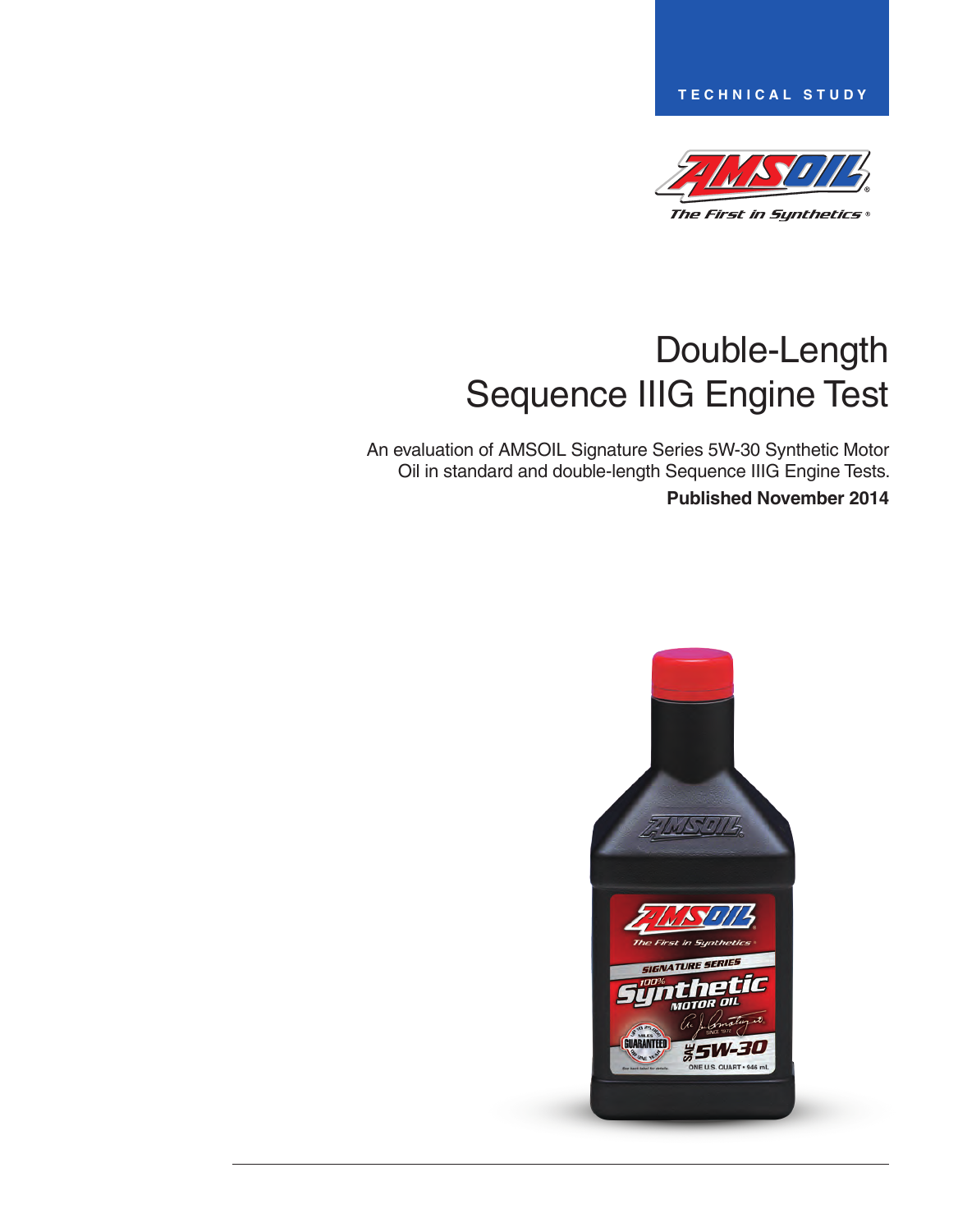# **Overview**

Modern engines demand increased performance from motor oil. Turbochargers, direct fuel injection, variable valve timing and other advancements improve fuel economy and performance, but result in increased operating temperatures, pressures and contaminants, while increasing the likelihood of viscosity loss due to mechanical shear. Motor oil today must guard against deposits, viscosity increase and wear for today's sensitive engine systems to function as designed.

The Sequence IIIG Engine Test (ASTM D7320) is an industry-standard test designed to evaluate motor oil in several key performance areas. It must be passed to meet the API SN and ILSAC GF-5 motor oil specifications. Results in the 100-hour test are an important indicator of how well a motor oil will perform in real-world service.

# **Objective**

Determine the performance of AMSOIL Signature Series 5W-30 Synthetic Motor Oil in the Sequence IIIG Engine Test. Further determine the performance of the lubricant after doubling the standard test interval to 200 hours.

## **Method**

AMSOIL Signature Series 5W-30 Synthetic Motor Oil was sent to an independent, third-party laboratory for testing. After a standard-length 100-hour Sequence IIIG Engine Test, measurements for piston deposits, viscosity increase and cam/lifter wear were recorded by a calibrated engine rater. The engine was reassembled and a second 100-hour test was conducted using the same oil and engine parts, placing 200 total hours on the engine and oil. Afterward, the engine was disassembled and rated again.

## **Sequence IIIG Engine Test**

The Sequence IIIG Engine Test is designed to evaluate automotive engine oils for high-temperature performance, including oil thickening, piston deposits, oil consumption and engine wear during moderately high-speed, high-temperature service. Testing is performed using a 3.8L General Motors V6 engine that operates at 126 hp and 3,600 rpm. Motor oil temperature during the test reaches a steady 302ºF. As a comparison, the typical engine temperature of a passenger car/light truck is approximately 200ºF.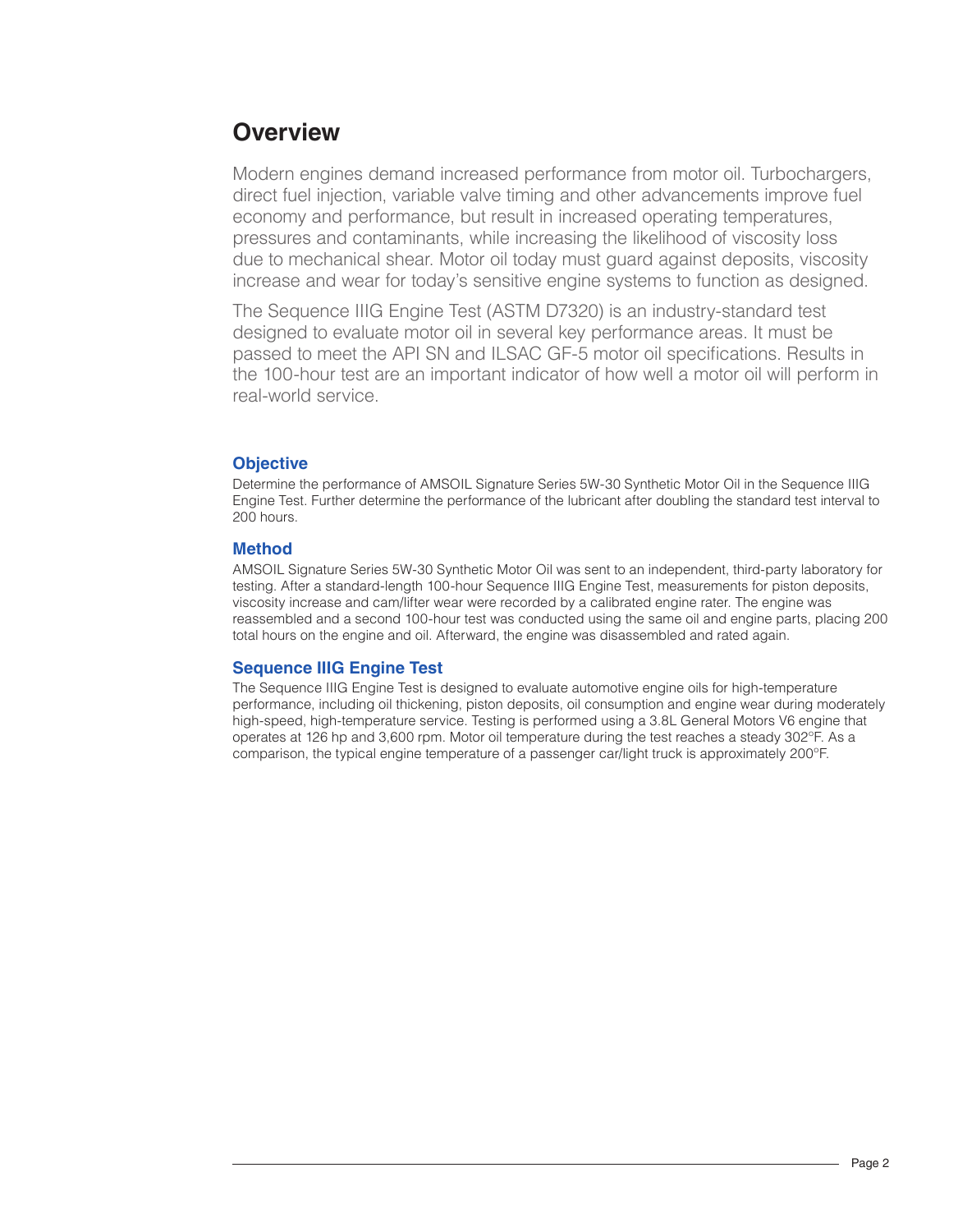#### **Pistons After Double-Length Sequence IIIG Engine Test**  June 2014



**Thrust Anti-Thrust**

|                                        | API SN/ILSAC GF-5           | <b>AMSOIL Signature</b> | <b>AMSOIL Signature</b> |
|----------------------------------------|-----------------------------|-------------------------|-------------------------|
|                                        | Requirement after 100 Hours | Series after 100 Hours  | Series after 200 Hours  |
| Average Piston Deposits  <br>(ratings) | 4.0 (Minimum)               | 7.70                    | 7.42                    |



#### **Results**

A rating of 5.5 for piston deposits after 100 hours of testing is commonly considered outstanding, while a minimum 4.0 rating must be earned to meet the API SN/ILSAC GF-5 motor oil specification. Even after 200 hours of testing, Signature Series limited deposits and earned ratings well above the minimum threshold. An example of a piston lubricated with a competitor's oil that failed a normal-length Sequence IIIG Engine Test is included for comparison. Signature Series demonstrated excellent thermal stability and cleanliness properties, easily passing the double-length test.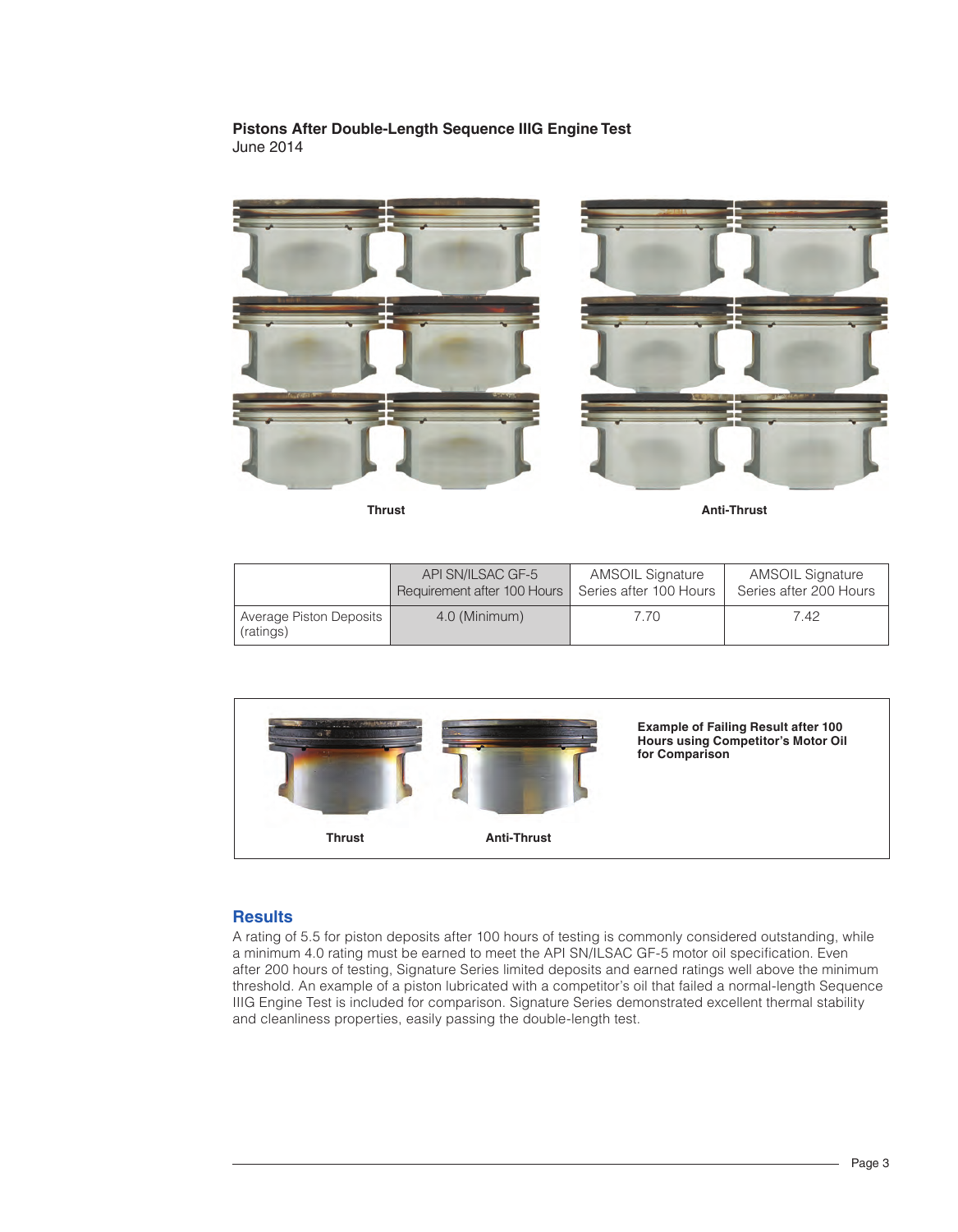#### **Piston Rings After Double-Length Sequence IIIG Engine Test**  June 2014



|                                     | API SN/ILSAC GF-5           | <b>AMSOIL Signature</b> | <b>AMSOIL Signature</b> |
|-------------------------------------|-----------------------------|-------------------------|-------------------------|
|                                     | Requirement after 100 Hours | Series after 100 Hours  | Series after 200 Hours  |
| Number of Hot-Stuck<br>Piston Rings | <b>None</b>                 | None                    | None                    |

## **Results**

Carbon buildup on pistons can cause the piston rings to stick in their grooves. Stuck rings can fail to seal the combustion chamber, leading to oil consumption and low compression, negatively affecting engine performance. Excess piston deposits can also lead to pre-ignition and engine knocking, which results in lost power, reduced fuel economy and, in severe cases, engine damage. To pass the Sequence IIIG Engine Test, a motor oil must prevent hot-stuck piston rings. Signature Series completely prevented hotstuck rings in the double-length test, demonstrating excellent protection against carbon buildup. The rings shown are representative of all piston rings in the test.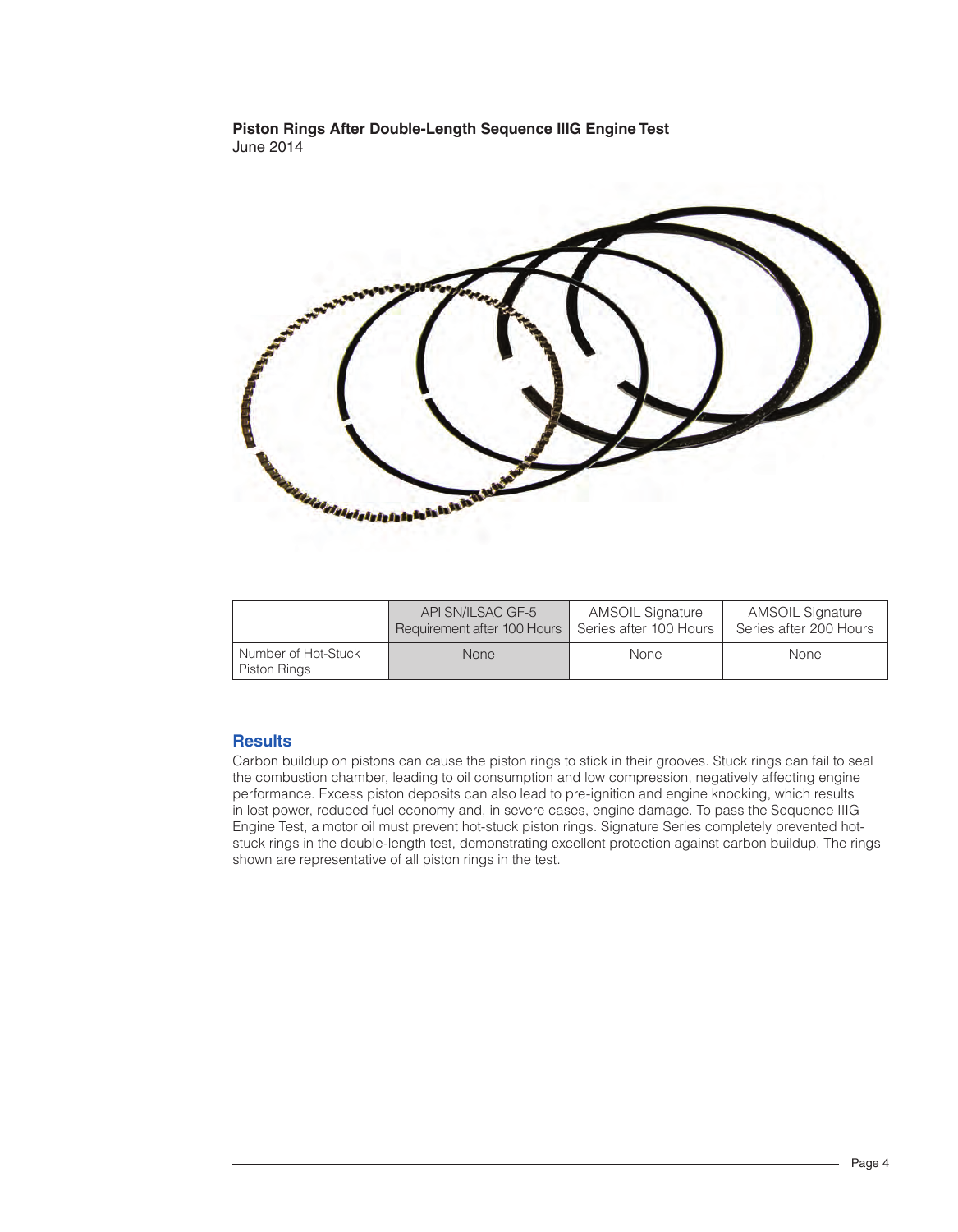**Cam & Lifters After Double-Length Sequence IIIG Engine Test**  June 2014



|                                           | API SN/ILSAC GF-5           | <b>AMSOIL Signature</b> | <b>AMSOIL Signature</b> |
|-------------------------------------------|-----------------------------|-------------------------|-------------------------|
|                                           | Requirement after 100 Hours | Series after 100 Hours  | Series after 200 Hours  |
| Average Cam plus<br>Lifter Wear (microns) | 60 (maximum)                | 14.8                    | 17.6                    |

#### **Results**

The camshaft and lifter wear values provide a measure of the anti-wear quality of the oil under conditions of high-pressure mechanical contact. Even after 200 hours of testing, Signature Series Synthetic Motor Oil limited wear well below the maximum allowable, providing excellent wear protection.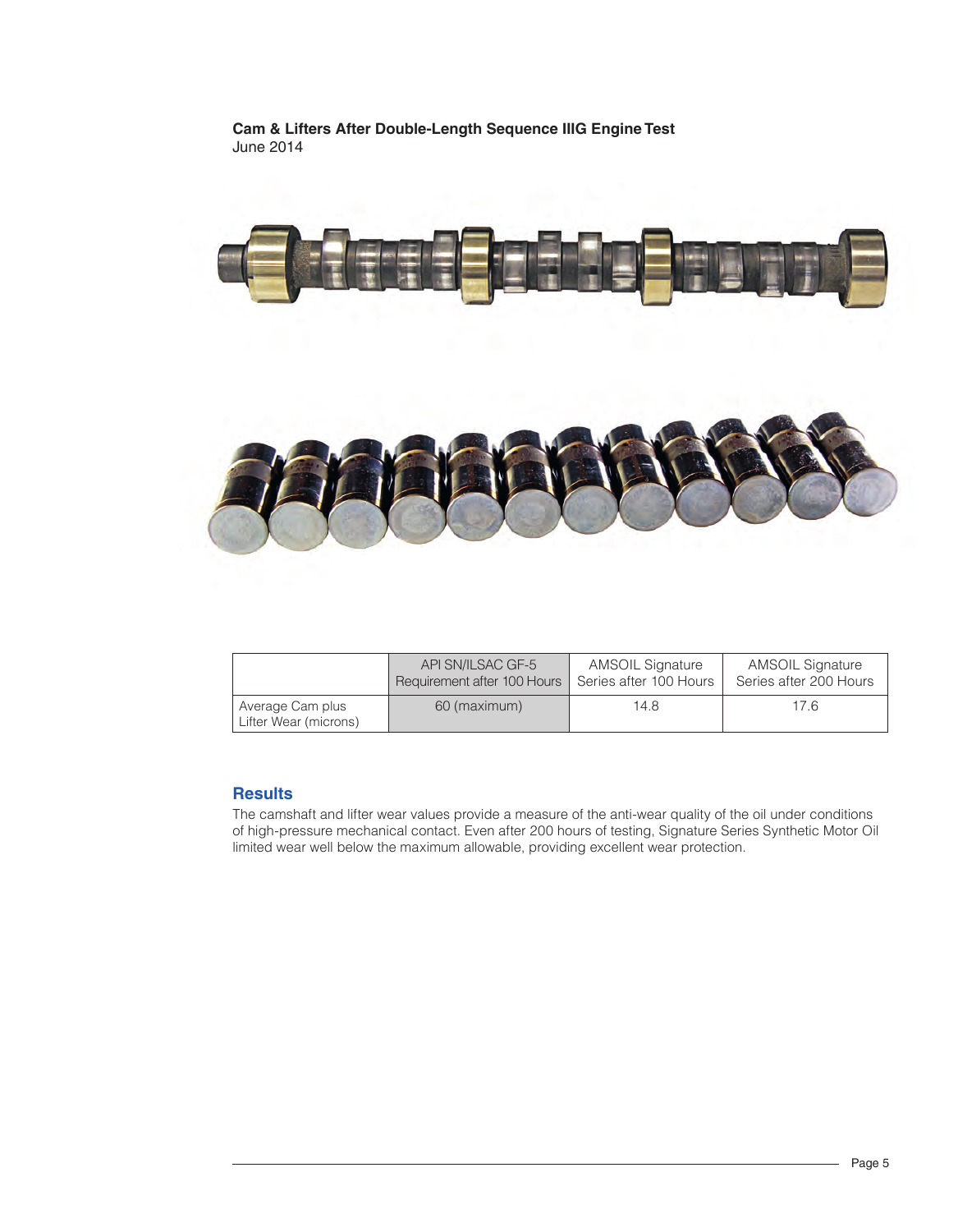#### **Viscosity Increase After Double-Length Sequence IIIG Engine Test**  June 2014



#### **Results**

Motor oil can thicken (viscosity increase) over time in service, leading to sludge formation. Thicker oil is more difficult to circulate, reducing fuel economy, while sludge can clog oil filters, oil passageways and the oil pick-up tube screen, leading to pump starvation and catastrophic engine failure. A viscosity increase of 50-60 percent is considered very good after 100 hours of Sequence IIIG Engine Testing. Signature Series showed only a 27.6 percent viscosity increase after 100 hours. Even after doubling the test interval, viscosity increase (41.5 percent) remained well below the threshold. Signature Series demonstrated outstanding oxidative stability.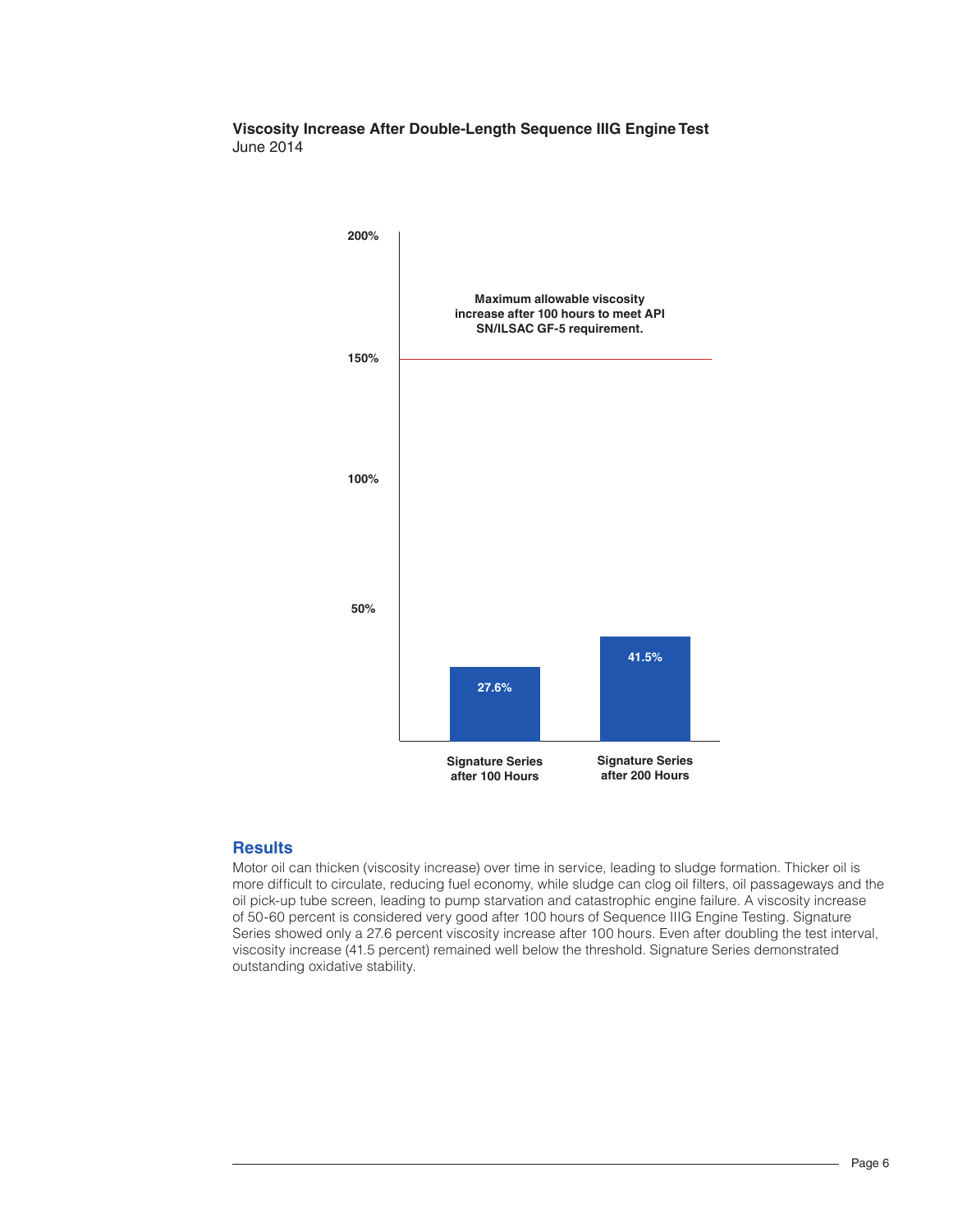# **Conclusion**

Signature Series 5W-30 Synthetic Motor Oil met API SN/ILSAC GF-5 performance requirements despite the severe nature of the double-length Sequence IIIG Engine Test. Values for piston deposits, hot-stuck rings, cam-plus-lifter wear and viscosity increase remained well within the requirements after 100 hours of testing. Even after doubling the test interval to 200 hours, the oil easily met all requirements and delivered excellent performance. Results demonstrate that Signature Series provides outstanding engine protection and cleanliness in today's hot-running, sophisticated engines.